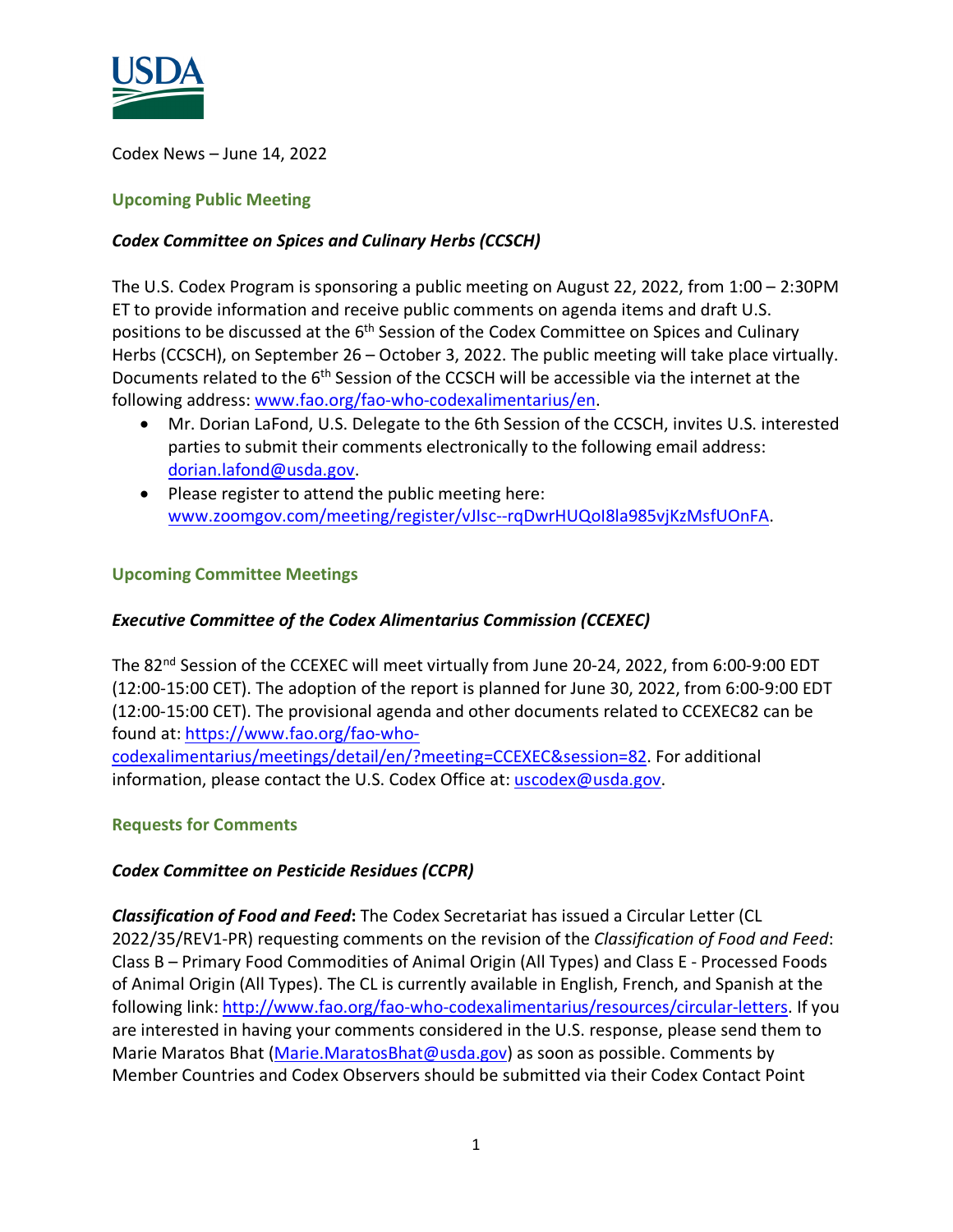(CCP) using the Online Commenting System (OCS) [\(https://ocs.codexalimentarius.org\)](https://ocs.codexalimentarius.org/) as soon as possible.

**Engagement of JMPR in Parallel Reviews of New Compounds:** The Codex Secretariat has issued a Circular Letter (CL 2022/38-PR) requesting comments on the criteria for selecting the global project manager for the parallel review process. The CL is currently available in English, French, and Spanish at the following link: [http://www.fao.org/fao-who](http://www.fao.org/fao-who-codexalimentarius/resources/circular-letters)[codexalimentarius/resources/circular-letters.](http://www.fao.org/fao-who-codexalimentarius/resources/circular-letters) If you are interested in having your comments considered in the U.S. response, please send them to Marie Maratos Bhat [\(Marie.MaratosBhat@usda.gov\)](mailto:Marie.MaratosBhat@usda.gov) as soon as possible. Comments by Member Countries and Codex Observers should be submitted via their CCP using the OCS [\(https://ocs.codexalimentarius.org\)](https://ocs.codexalimentarius.org/) by June 20, 2022.

# *FAO/WHO Coordinating Committee for Africa (CCAFRICA)*

**Food Safety Legislation:** The Codex Secretariat has extended the deadline for the Circular Letter (CL 2022/02/OCS-CCAFRICA) requesting comments on the proposed draft Guidelines for Developing Harmonized Food Safety Legislation for the CCAFRICA region. The CL is currently available in English and French at the following link: [http://www.fao.org/fao](http://www.fao.org/fao-whocodexalimentarius/resources/circular-letters)[whocodexalimentarius/resources/circular-letters.](http://www.fao.org/fao-whocodexalimentarius/resources/circular-letters) If you are interested in having your comments considered in the U.S. response, please send them to Ken Lowery [\(Ken.Lowery@usda.gov\)](mailto:Ken.Lowery@usda.gov) as soon as possible. Comments by Member Countries and Codex Observers should be submitted via their CCP using the OCS [\(https://ocs.codexalimentarius.org\)](https://ocs.codexalimentarius.org/) by June 30, 2022.

**Regional Standard for Dried Meat:** The Codex Secretariat has extended the deadline for the Circular Letter (CL 2022/04/OCS-CCAFRICA) requesting comments on the Draft Regional Standard for dried meat. The CL is currently available in English and French at the following link: [http://www.fao.org/fao-whocodexalimentarius/resources/circular-letters.](http://www.fao.org/fao-whocodexalimentarius/resources/circular-letters) If you are interested in having your comments considered in the U.S. response, please send them to Ken Lowery [\(ken.lowery@usda.gov\)](mailto:ken.lowery@usda.gov) as soon as possible. Comments by Member Countries and Codex Observers should be submitted via their CCP using the OCS [\(https://ocs.codexalimentarius.org\)](https://ocs.codexalimentarius.org/) by June 30, 2022.

## **New Alternate U.S. Delegate**

## *Codex Committee on Fresh Fruits and Vegetables (CCFFV)*

**Alternate U.S. Delegate:** Mr. Trevor Gilbert, Produce Safety Expert at the Center for Food Safety and Applied Nutrition, U.S. Food and Drug Administration, was recently confirmed as the new Alternate U.S. Delegate to CCFFV. He follows in the footsteps of Dr. David Ingram, who previously served as alternate U.S. Delegate to CCFFV.